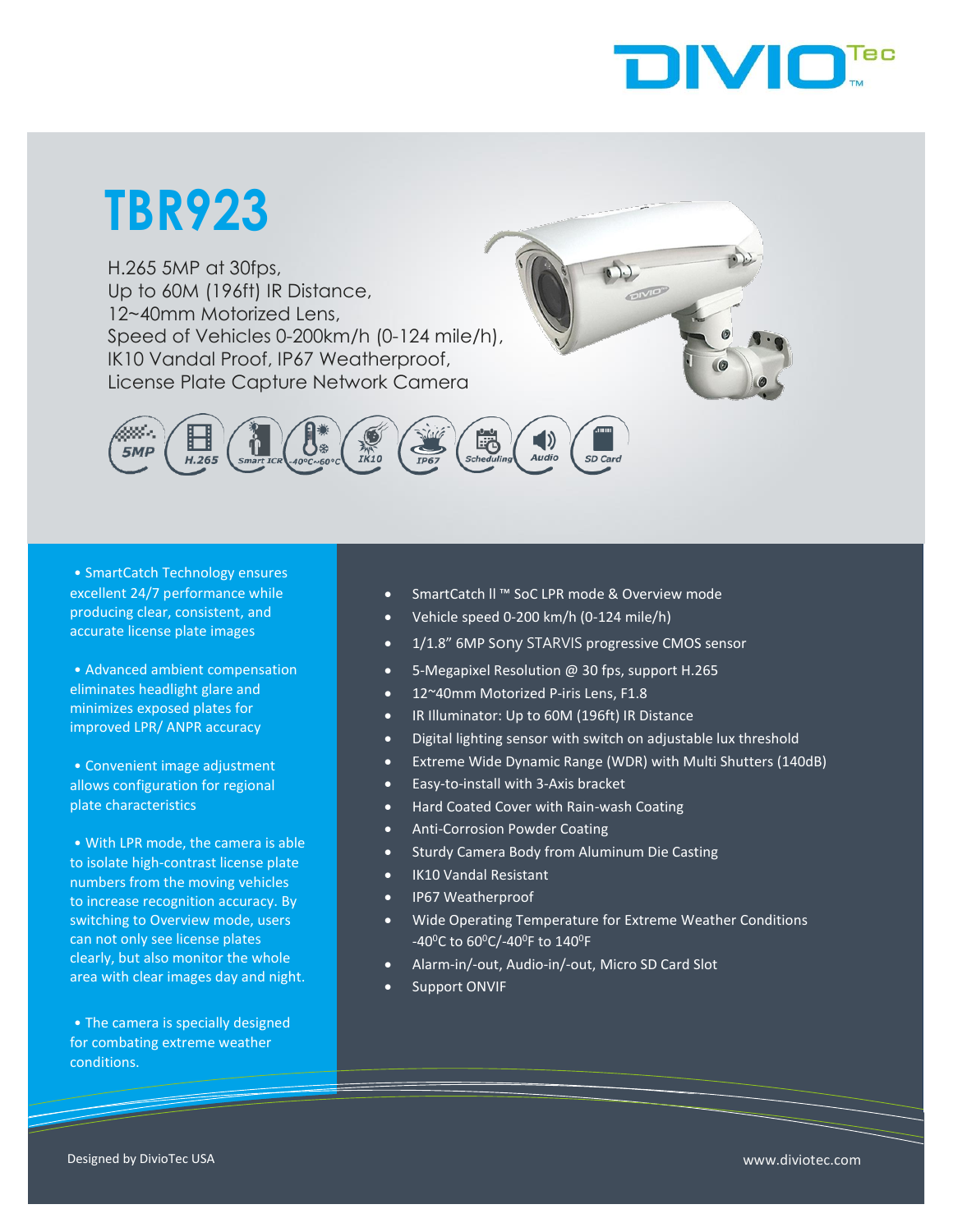## Specifications



| <b>Sensor</b>                     |                                                                                                                                                                                                                                                                                                                                                                                       |  |  |
|-----------------------------------|---------------------------------------------------------------------------------------------------------------------------------------------------------------------------------------------------------------------------------------------------------------------------------------------------------------------------------------------------------------------------------------|--|--|
| Image Sensor                      | 1/1.8" 6MP Sony STARVIS progressive CMOS sensor                                                                                                                                                                                                                                                                                                                                       |  |  |
| <b>Effective Pixels</b>           | 2592 (H) x 1944 (V)                                                                                                                                                                                                                                                                                                                                                                   |  |  |
| Minimum Illumination              | Color: 0.01 lux.; B/W: 0.0005 lux. @ F1.8                                                                                                                                                                                                                                                                                                                                             |  |  |
| <b>LPR</b>                        |                                                                                                                                                                                                                                                                                                                                                                                       |  |  |
| License Plate                     | Reflective, Non-reflective                                                                                                                                                                                                                                                                                                                                                            |  |  |
| License Plate Capture Range       | 5M~50M (16~164ft)                                                                                                                                                                                                                                                                                                                                                                     |  |  |
| Speed of the Vehicle              | 0~200km/h or 0-124 mile/h *The best testing result is under sufficient lighting condition                                                                                                                                                                                                                                                                                             |  |  |
| SmartCatch™ SoC                   | LPR mode<br>High contrast image<br>Two value converter<br>Support reflective car plate<br>Light sensor/ IR LED/ Car Speed adjustable<br><b>Overview mode</b><br>Support reflective/ non-reflective car plate<br>5MP high resolution capture multi-lanes<br>Light sensor/ IR LED/ Car Speed adjustable<br>Smart Profile Setting: City Surveillance, Highway, Toll station, Parking Lot |  |  |
| <b>Build-in Installation Aids</b> | Pixel counter, remote zoom (3.3x optical, 15x digital), remote focus                                                                                                                                                                                                                                                                                                                  |  |  |
| Lens                              |                                                                                                                                                                                                                                                                                                                                                                                       |  |  |
| Lens Type                         | <b>Motorized Lens</b>                                                                                                                                                                                                                                                                                                                                                                 |  |  |
| Focal Length                      | 12mm~40mm, F1.8                                                                                                                                                                                                                                                                                                                                                                       |  |  |
| <b>Iris</b>                       | P-Iris                                                                                                                                                                                                                                                                                                                                                                                |  |  |
| Field of View                     | $14^{\circ}$ ~43° (D)/ $11^{\circ}$ ~33° (H)/ $8^{\circ}$ ~25° (V)                                                                                                                                                                                                                                                                                                                    |  |  |
| <b>Built-in IR Illuminator</b>    |                                                                                                                                                                                                                                                                                                                                                                                       |  |  |
| <b>Illumination Distance</b>      | Up to 60M(196ft)                                                                                                                                                                                                                                                                                                                                                                      |  |  |
| LED Type                          | IR 850nm (TBR923) / IR 730nm (TBR923-R7)/ White LEDs (TBR923-W)                                                                                                                                                                                                                                                                                                                       |  |  |
| <b>IR Control</b>                 | Smart IR+                                                                                                                                                                                                                                                                                                                                                                             |  |  |
| <b>Image Setting</b>              |                                                                                                                                                                                                                                                                                                                                                                                       |  |  |
| Digital Zoom                      | 1-15x, Arrow Key                                                                                                                                                                                                                                                                                                                                                                      |  |  |
| Optical Zoom                      | Zoom Control: 1-200 level, Focus Control (Slider Control): Auto Focus, Micro Adjustment                                                                                                                                                                                                                                                                                               |  |  |
| Image Adjustment                  | Brightness (Value: 0-100), Contrast (Value: 0-100), Saturation (Value: 0-100), Sharpness (Value: 0-255), Hue<br>Adjustment (Value: 0-100)                                                                                                                                                                                                                                             |  |  |
| Digital Image Stabilization (DIS) | Yes                                                                                                                                                                                                                                                                                                                                                                                   |  |  |
| Orientation                       | Mirror(Flip left-to-right/ Flip top-to-bottom)/ Corridor                                                                                                                                                                                                                                                                                                                              |  |  |
| ROI (Region of Interest)          | Stream 1/ Stream 2; 5 Zones, Low / Medium / High                                                                                                                                                                                                                                                                                                                                      |  |  |
| <b>Privacy Mask</b>               | 5 Masks                                                                                                                                                                                                                                                                                                                                                                               |  |  |
| <b>OSD</b>                        | Text Position: Top Left/ Top Right/ Bottom Left/ Bottom Right<br>Text Color: Transparent/ Translucent; Black/ White/ Green/ Yellow<br>Text Content: Date/Time, Camera Name, Camera Name+ Date/Time, Custom Text                                                                                                                                                                       |  |  |
| Exposure                          | Auto/ Anti-Flicker 50Hz/ Anti-Flicker 60Hz/ Locked, Value Adjustment Range 0 - 255                                                                                                                                                                                                                                                                                                    |  |  |
| Iris Control                      | 10%-100%                                                                                                                                                                                                                                                                                                                                                                              |  |  |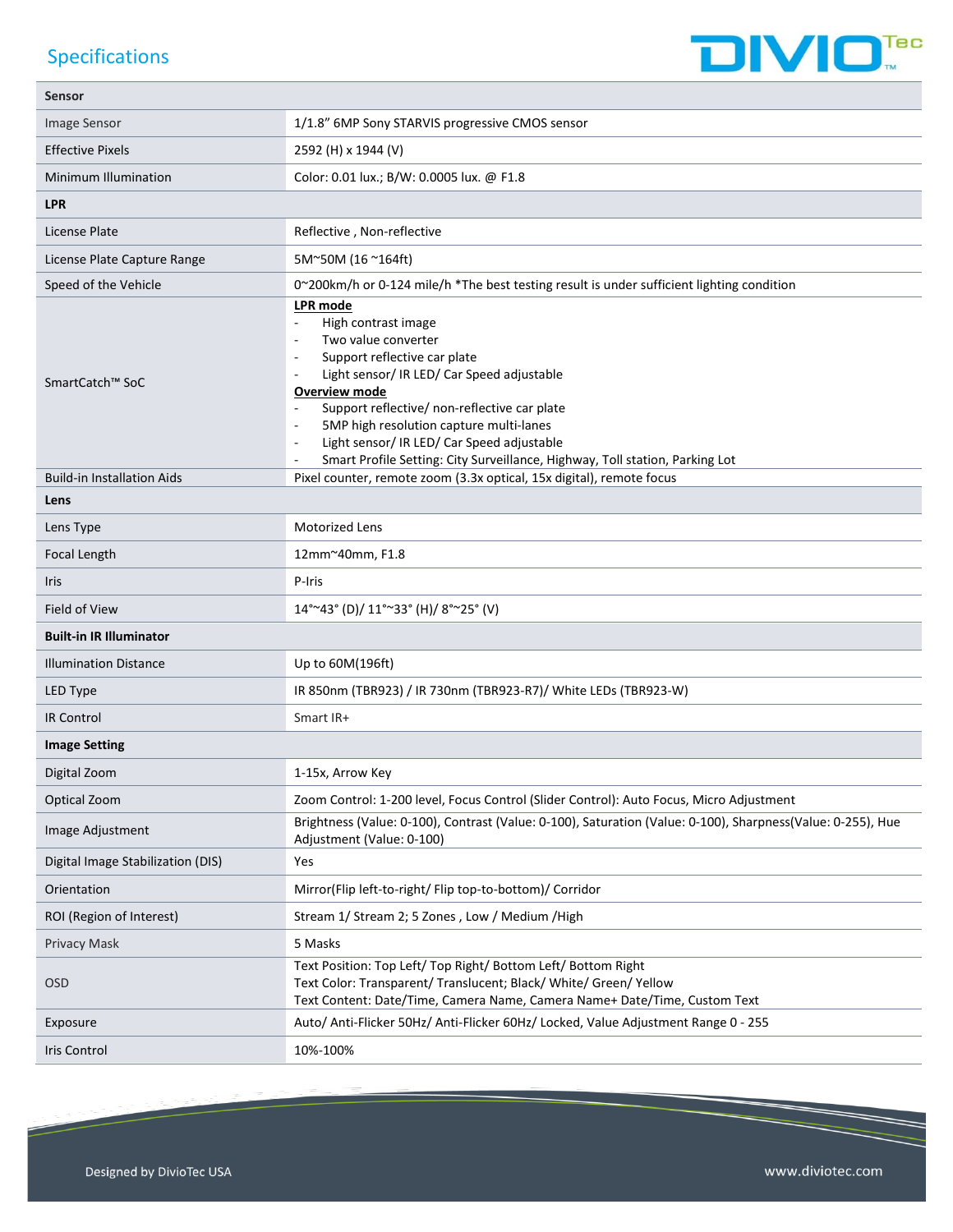#### **Specifications**



**IVIO<sup>Tec</sup>**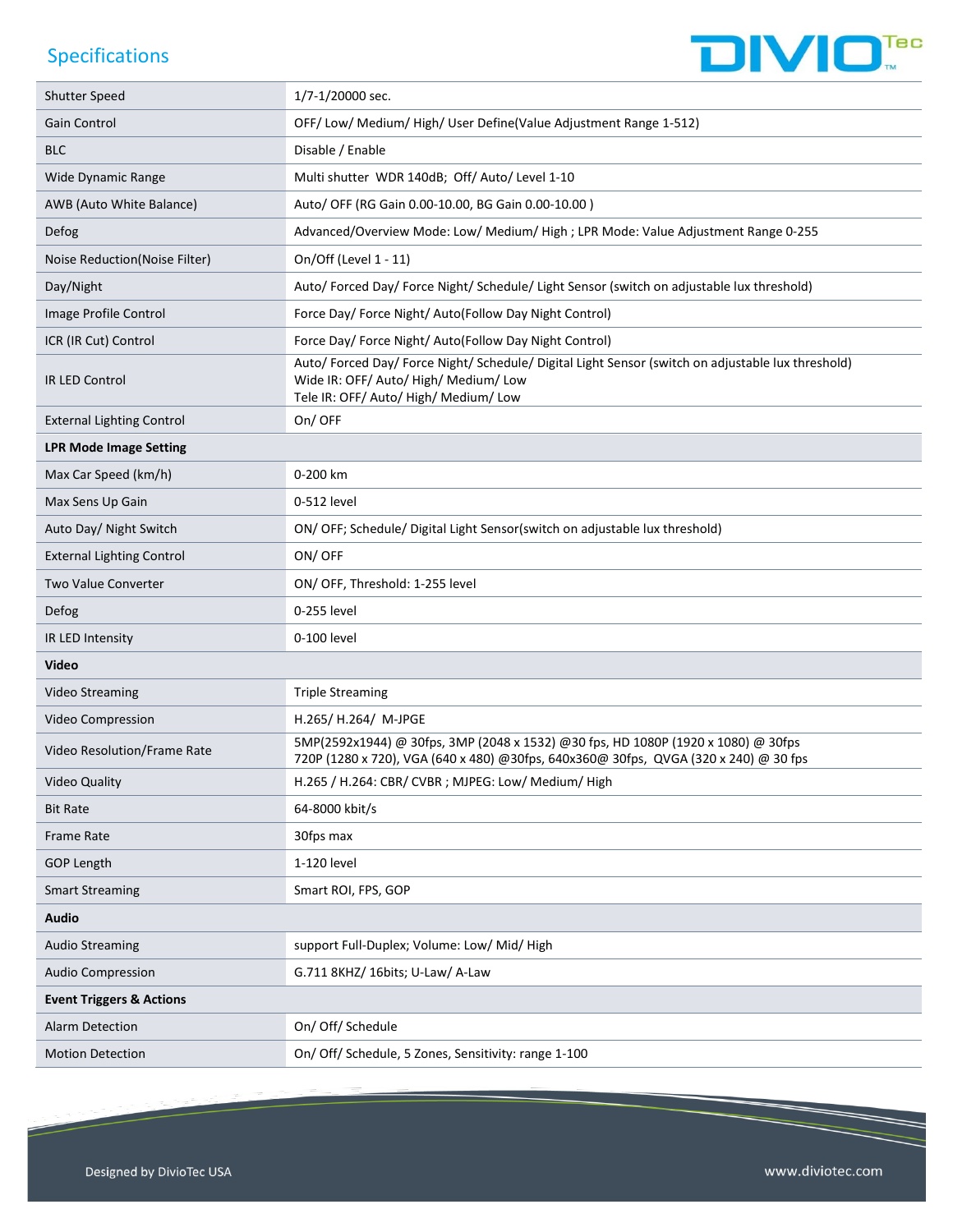## Specifications



| <b>Tampering Alarm</b>       | On/ Off/ Schedule, Sensitivity: Low/ Medium/ High                                                                                                                                                                  |  |
|------------------------------|--------------------------------------------------------------------------------------------------------------------------------------------------------------------------------------------------------------------|--|
| Object/ Intrusion Detection  | On/ Off/ Schedule<br>(Line) Object-Counting (One way/ Two way) / Line Intrusion (One way/ Two way) / Zone Object-Counting<br>(Inside/ Outside) / Zone Intrusion (Inside / Outside)                                 |  |
| <b>Event Trigger</b>         | Alarm Detection, Motion Detection, Tampering Alarm, Object Detection, Intrusion Detection                                                                                                                          |  |
| <b>Event Actions</b>         | Save Video/Snapshot to SD card (5 seconds pre-recording, 100 seconds post-recording, AVI & JPEG format)<br>File upload stream to FTP Server, HTTP Network Shortage<br>E-mail notification via SMTP<br>Alarm output |  |
| <b>Network</b>               |                                                                                                                                                                                                                    |  |
| Interface                    | 10/100/1000 Mbps Ethernet, RJ-45                                                                                                                                                                                   |  |
| Protocol                     | TCP/IP, UDP, RTP, RTSP, RTMP, FTP, SNMP, SMTP, DHCP, DNS, DDNS, NTP, UPnP, ONVIF, IPv4/v6, HTTP,<br>HTTPS, SSL, SSH, IEEE802.1x, Firewall, LDAP, GB28181                                                           |  |
| Security                     | HTTP encryption/Multi-level user management (15 users)/IP address filtering                                                                                                                                        |  |
| Connectivity                 | <b>ONVIF Profile</b>                                                                                                                                                                                               |  |
| <b>DDNS Settings</b>         | Support DynDNS/NO-IP/Two-DNS server                                                                                                                                                                                |  |
| <b>Multicast Function</b>    | Yes                                                                                                                                                                                                                |  |
| <b>Browser</b>               | Internet Explorer, Chrome, Firefox, Safari                                                                                                                                                                         |  |
| General                      |                                                                                                                                                                                                                    |  |
| Audio I/O                    | 3.5 mm phone jack x1; Line-in, Line-out                                                                                                                                                                            |  |
| Digital I/O                  | DIx1, DOx1                                                                                                                                                                                                         |  |
| Weatherproof                 | <b>IP67</b>                                                                                                                                                                                                        |  |
| Vandal Resistant             | <b>IK10</b>                                                                                                                                                                                                        |  |
| <b>Operating Temperature</b> | -40 <sup>o</sup> C to 60 <sup>o</sup> C (-40 <sup>o</sup> F to 140 <sup>o</sup> F)                                                                                                                                 |  |
| Humidity                     | 90% RH (No Condensation)                                                                                                                                                                                           |  |
| <b>Power Source</b>          | PoE+ (IEEE 802.3at), DC 12V/AC 24V terminal block                                                                                                                                                                  |  |
| Reset button                 | Yes                                                                                                                                                                                                                |  |
| Heater                       | Single-heater (Default)<br>Double-heater (Optional)                                                                                                                                                                |  |
| Power consumption            | Without heater on: 18W<br>With heater on: 21.5 W                                                                                                                                                                   |  |
| Dimension                    | 317.23mm (D) x 161mm (W) x 263.3 mm (H) / 12.4"(D) x 6.3"(W) x 10.3"(H)                                                                                                                                            |  |
| Application                  | SDK available for application development                                                                                                                                                                          |  |
| Micro SD                     | Micro SDHC support up to 64GB                                                                                                                                                                                      |  |
| Weight                       | 3kg                                                                                                                                                                                                                |  |
| Certification                | CE/FCC                                                                                                                                                                                                             |  |
| Ordering Information         | TBR923: Long Range LPR/ANPR Camera with IR 850nm<br>TBR923-R7: Long Range LPR/ANPR Camera with IR 730nm<br>TBR923-W: Long Range LPR/ANPR Camera with White LEDs                                                    |  |



www.diviotec.com